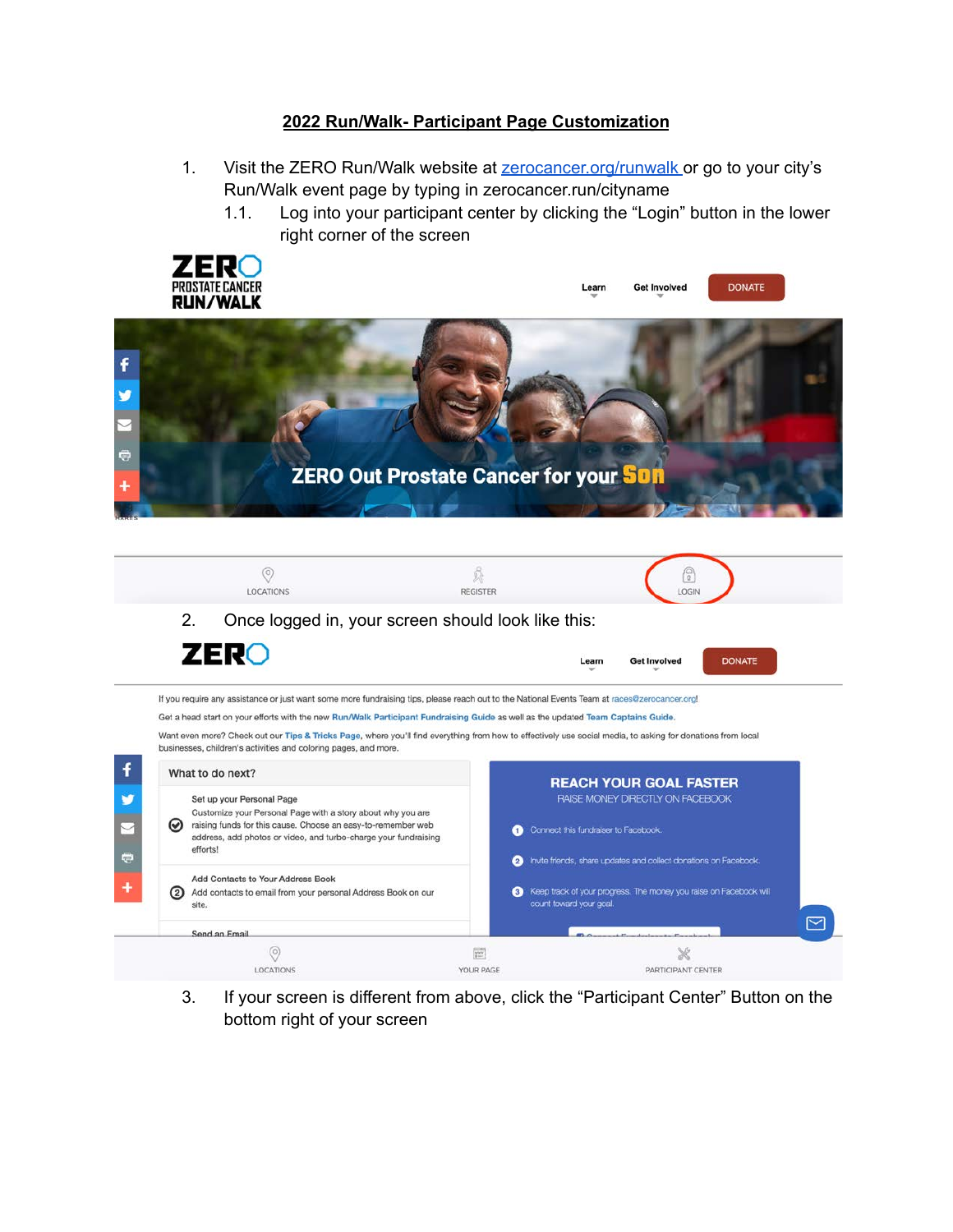

4. Once in your participant center scroll down until you see the "Your Fundraising Progress" section on the left hand side of the screen

| Me                                  |                  |                                                                                                                           |
|-------------------------------------|------------------|---------------------------------------------------------------------------------------------------------------------------|
| <b>Your Fundraising Progress</b>    | <b>Edit Goal</b> | <b>Personal Page</b>                                                                                                      |
|                                     |                  | <b>URL Settings</b><br>Personal Page URL:                                                                                 |
| \$0.00                              | \$0.00           | https://support.zerocancer.org/site/TR/RunWalk/RunWalk2<br>2?px=1794571&pg=personal&fr_id=2543                            |
| <b>Badges</b>                       |                  | <b>Edit Content</b><br>Title<br>Welcome to My Fundraising Page                                                            |
| Badges are fun things you can earn. |                  |                                                                                                                           |
|                                     |                  | Body                                                                                                                      |
| <b>Enter Offline Gifts</b>          | Add              | Testing                                                                                                                   |
|                                     |                  | I'm participating in the 2022 ZERO Prostate Cancer Run/Walk<br>to support and celebrate the many inspiring men nationwide |

- 5. To the right hand side of "Your Fundraising Progress" you'll notice a "Personal Page Section," here is where you can customize your fundraising page
	- 5.1. T**o customize your team page, as a team captain, first refer to Step 11**
	- 5.2. To customize your page title go to Step 6
	- 5.3. To customize your page's body of text go to Step 7
	- 5.4. To customize your page photo go to Step 8
	- 5.5. To customize your page's web address go to Step 9
		- 5.5.1. This makes it easier for friends and family to find your page!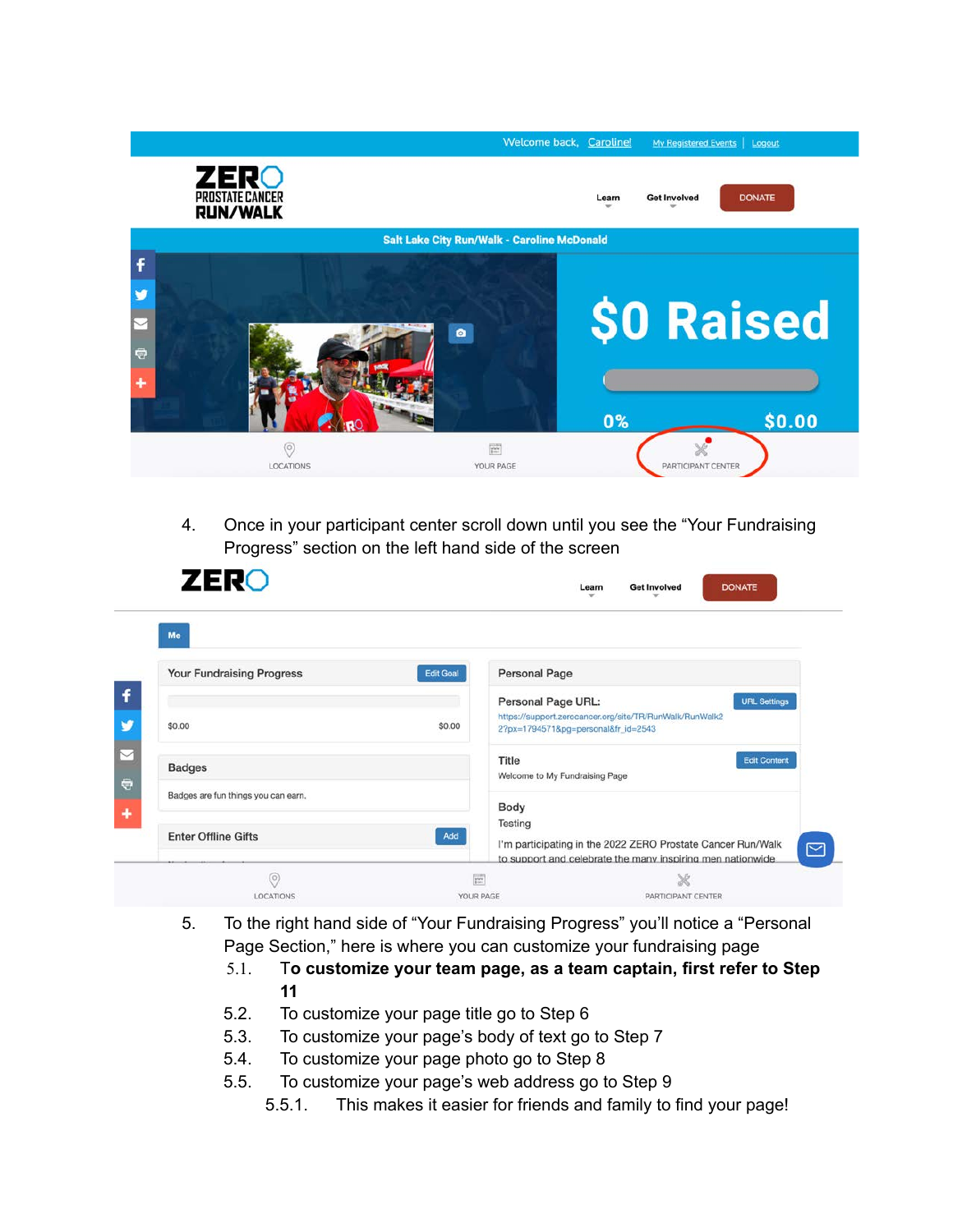#### **6. Customizing Your Page Title:**

6.1. Select the blue "Edit Content" button next to "Title"

| <b>ZERO</b>                                                       |                  | <b>Get Involved</b><br><b>DONATE</b><br>Learn                                                                                               |
|-------------------------------------------------------------------|------------------|---------------------------------------------------------------------------------------------------------------------------------------------|
| Me<br><b>Your Fundraising Progress</b>                            | <b>Edit Goal</b> | <b>Personal Page</b>                                                                                                                        |
| \$0.00                                                            | \$0.00           | <b>URL Settings</b><br>Personal Page URL:<br>https://support.zerocancer.org/site/TR/RunWalk/RunWalk2<br>2?px=1794571&pg=personal&fr_id=2543 |
| <b>Badges</b>                                                     |                  | <b>Edit Content</b><br>Title<br>Welcome to My Fundraising Page                                                                              |
| Badges are fun things you can earn.<br><b>Enter Offline Gifts</b> | Add              | Body<br>Testing<br>I'm participating in the 2022 ZERO Prostate Cancer Run/Walk                                                              |
| (O)                                                               | F                | to support and celebrate the many inspiring men nationwide.<br>X                                                                            |

6.2. Once selected a pop-up will appear, the smallest text box at the top of the pop-up is where you will change your fundraising page title (The default is currently set to "Welcome to My Fundraising Page")



6.3. Once finished editing your fundraising page title, scroll down to the bottom of the pop up and click the blue "Save" button (The pop up will automatically close once the title has been saved, **do not manually close the window**)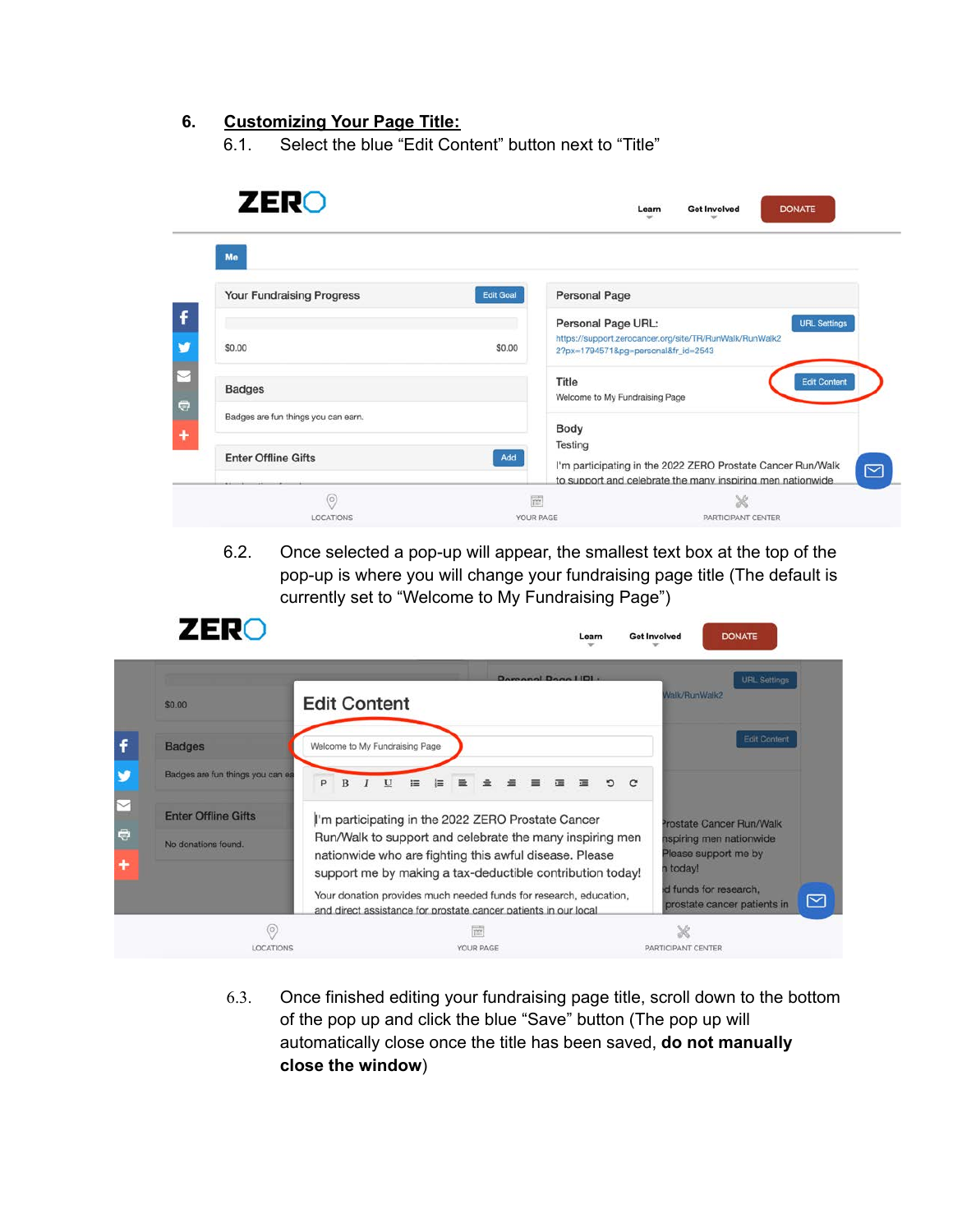

7.2. Once selected a pop-up will appear, the second text box in the pop-up is where you will change your fundraising page's body of text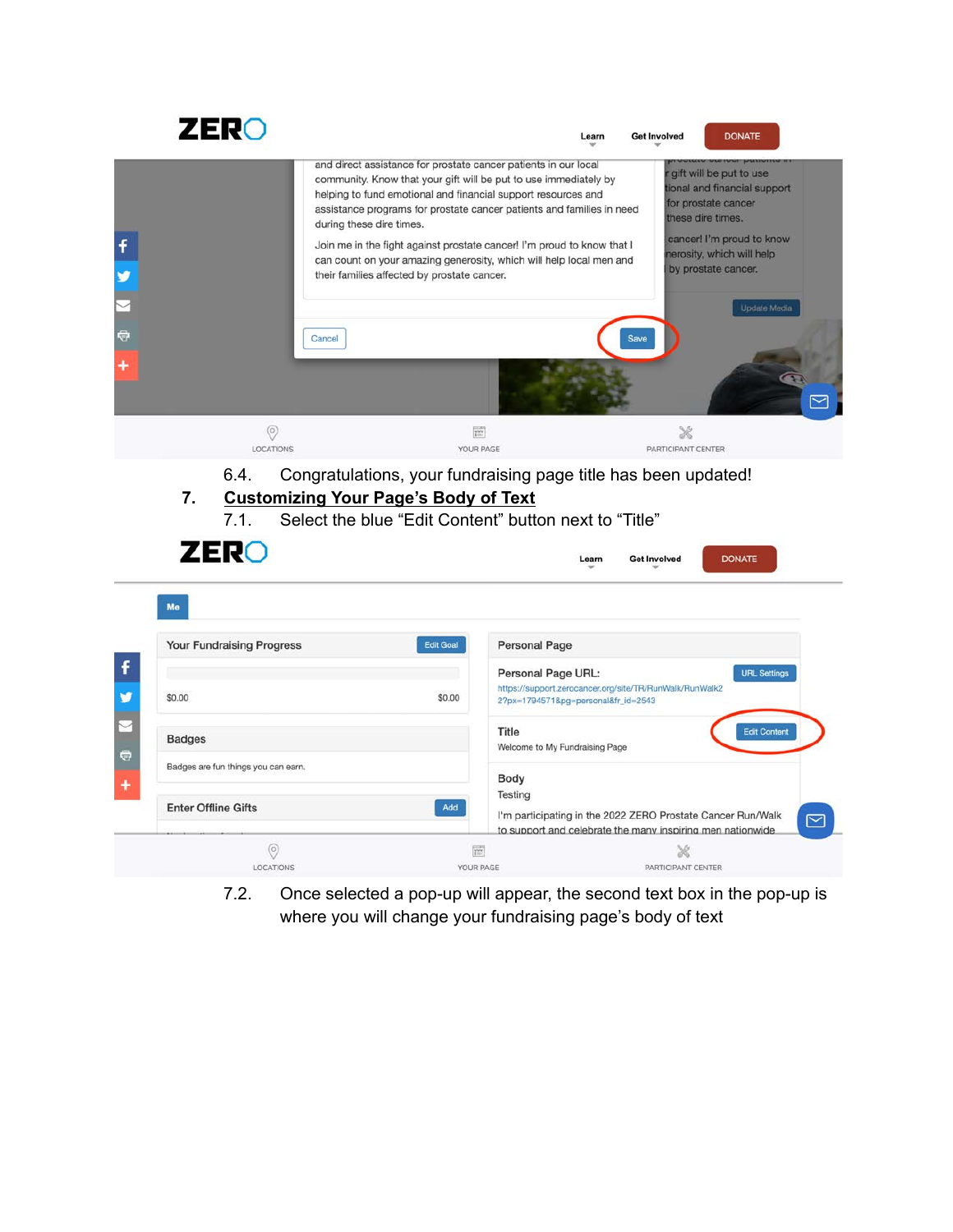|                                  | Domanal Dago LIDL.<br><b>URL Settings</b>                                                                                                                                                                                                  |
|----------------------------------|--------------------------------------------------------------------------------------------------------------------------------------------------------------------------------------------------------------------------------------------|
| \$0.00                           | <b>Walk/RunWalk2</b><br><b>Edit Content</b>                                                                                                                                                                                                |
| <b>Badges</b>                    | <b>Edit Content</b><br>Welcome to My Fundraising Page                                                                                                                                                                                      |
| Badges are fun things you can ea | P<br>D<br>理                                                                                                                                                                                                                                |
| <b>Enter Offline Gifts</b>       | 'm participating in the 2022 ZERO Prostate Cancer<br>Prostate Cancer Run/Walk                                                                                                                                                              |
| No donations found.              | Run/Walk to support and celebrate the many inspiring men<br>aspiring men nationwide<br>ease support me by<br>nationwide who are fighting this awful disease. Please<br>today!<br>support me by making a tax-deductible contribution today! |
|                                  | d funds for research,<br>Your donation provides much needed funds for research, education,<br>prostate cancer patients in<br>and direct assistance for prostate cancer patients in our local                                               |

7.3. Once finished editing your fundraising page's body of text, scroll down to the bottom of the pop up and click the blue "Save" button (The pop up will automatically close once the body of text has been saved, **do not manually close the window**)



7.4. Congratulations, your fundraising page's body of text has been updated!

### **8. Customizing Your Page's Photo**

8.1. After scrolling down to the "Your Fundraising Progress" and "Personal Page Section,"as you did in Step 5, continue scrolling down until you see the "Photos/Media" section on the right hand side of the screen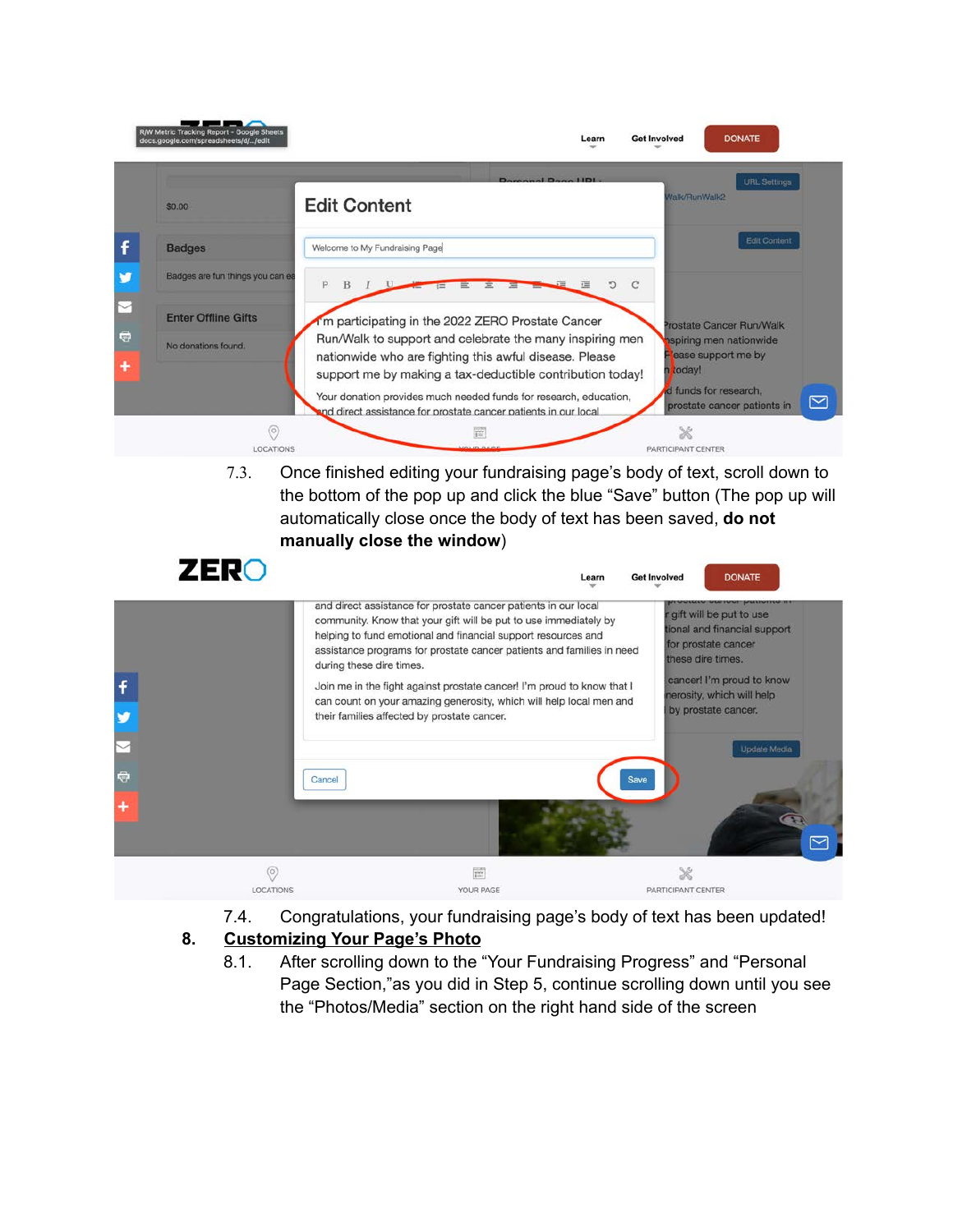



- 8.3. Once selected a pop-up will appear labeled "Upload Media"
- 8.4. Before uploading the file you will need to choose whether you are uploading a photo or video
	- 8.4.1. As a note: You can only upload one or the other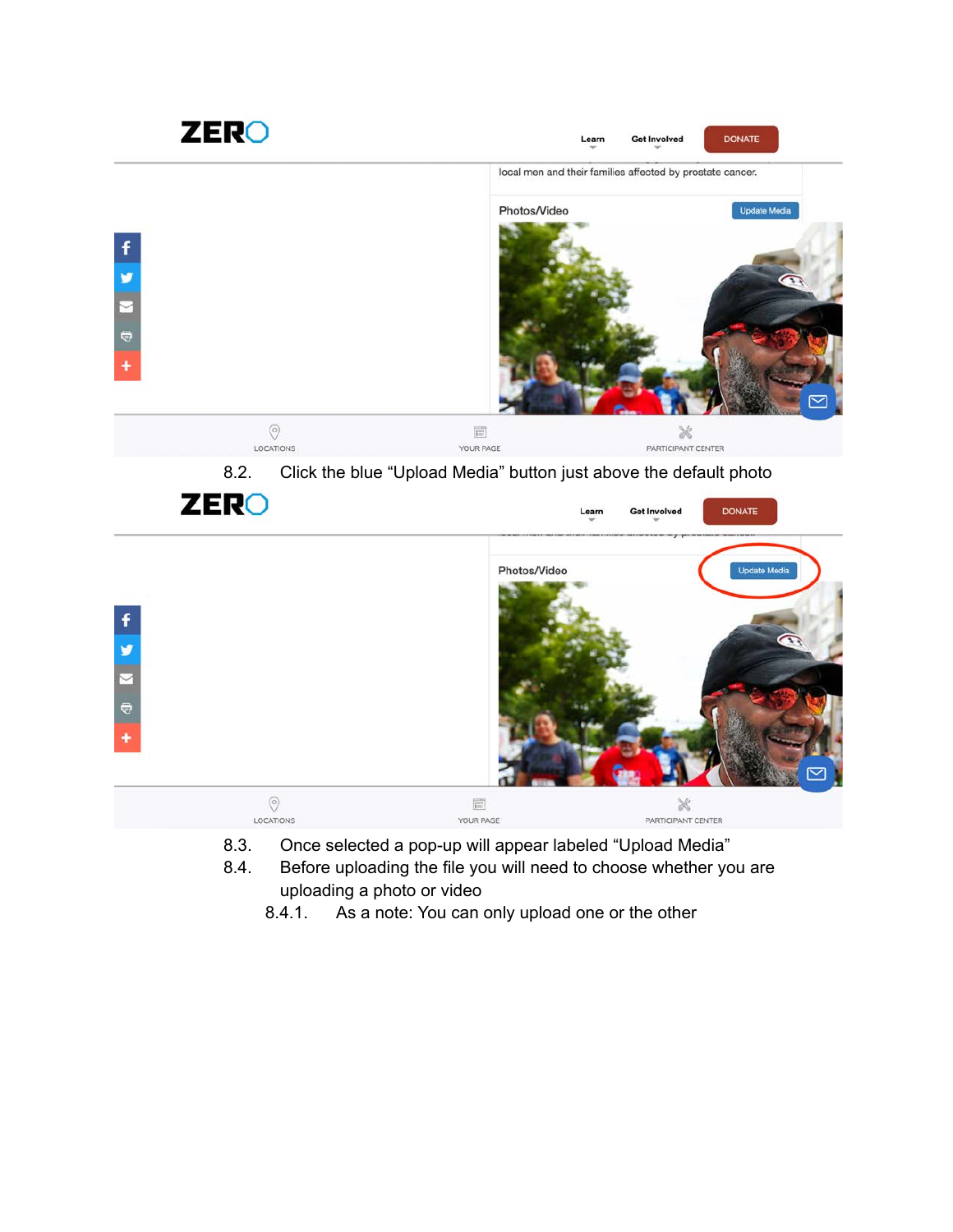

8.6. Then, click the gray "Choose File" button and select the file you want to upload from your computer (Ensure your file is formatted to an accepted file format i.e. JPEG for a photo)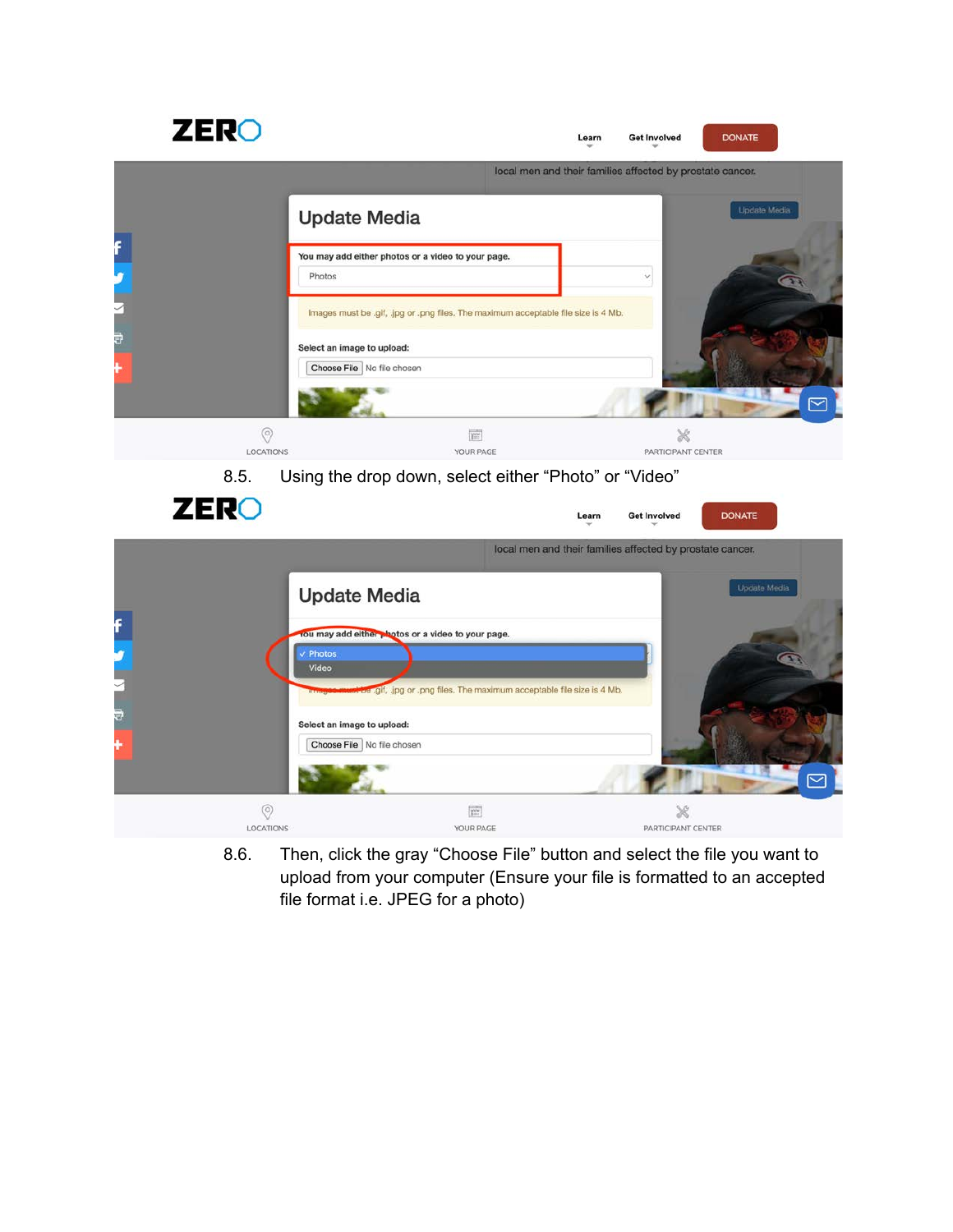| <b>ZERO</b> |                                                    | Learn                                                                              | <b>DONATE</b><br><b>Get Involved</b> |
|-------------|----------------------------------------------------|------------------------------------------------------------------------------------|--------------------------------------|
|             | <b>Update Media</b>                                |                                                                                    | Update Media                         |
|             | You may add either photos or a video to your page. |                                                                                    |                                      |
| f           | Photos                                             |                                                                                    | $\checkmark$                         |
| ¥           |                                                    | Images must be .gif, .jpg or .png files. The maximum acceptable file size is 4 Mb. |                                      |
|             | Select an image to upload:                         |                                                                                    |                                      |
| $\bigcirc$  | Choose File No file chosen                         |                                                                                    |                                      |
| ٠           |                                                    |                                                                                    | ⊠                                    |
|             | $\circ$                                            | $\overline{\mathbf{m}}$                                                            | X                                    |
|             | LOCATIONS                                          | YOUR PAGE                                                                          | PARTICIPANT CENTER                   |

8.7. After uploading your file, scroll down to the bottom of the pop-up window

8.7.1. If you would like to caption your photo or video you can do in the box below your uploaded file

|                             | <b>ZERO</b>                 |                                                       | Learn       | <b>Get Involved</b>            | <b>DONATE</b> |                  |
|-----------------------------|-----------------------------|-------------------------------------------------------|-------------|--------------------------------|---------------|------------------|
|                             | Caption                     |                                                       | дR          |                                | g             |                  |
| $\ddot{f}$<br>¥             | or semove photo             |                                                       |             |                                |               | AREA .           |
| $\overline{\triangleright}$ | Cancel                      |                                                       | Save/Upload |                                |               |                  |
| $\bigcirc$<br>$\ddot{}$     |                             | <b>ZERO</b><br>THE END OF PROSTATE CANCER             |             |                                |               | $\boxed{\simeq}$ |
|                             | $\circledcirc$<br>LOCATIONS | P: 202-303-3110<br>$\overline{\text{m}}$<br>YOUR PAGE |             | $\aleph$<br>PARTICIPANT CENTER |               |                  |

8.8. Once finished, click the blue "Save/Upload" button on the right hand side of the pop-up window (The pop up will automatically close once the file has been saved and uploaded, **do not manually close the window**)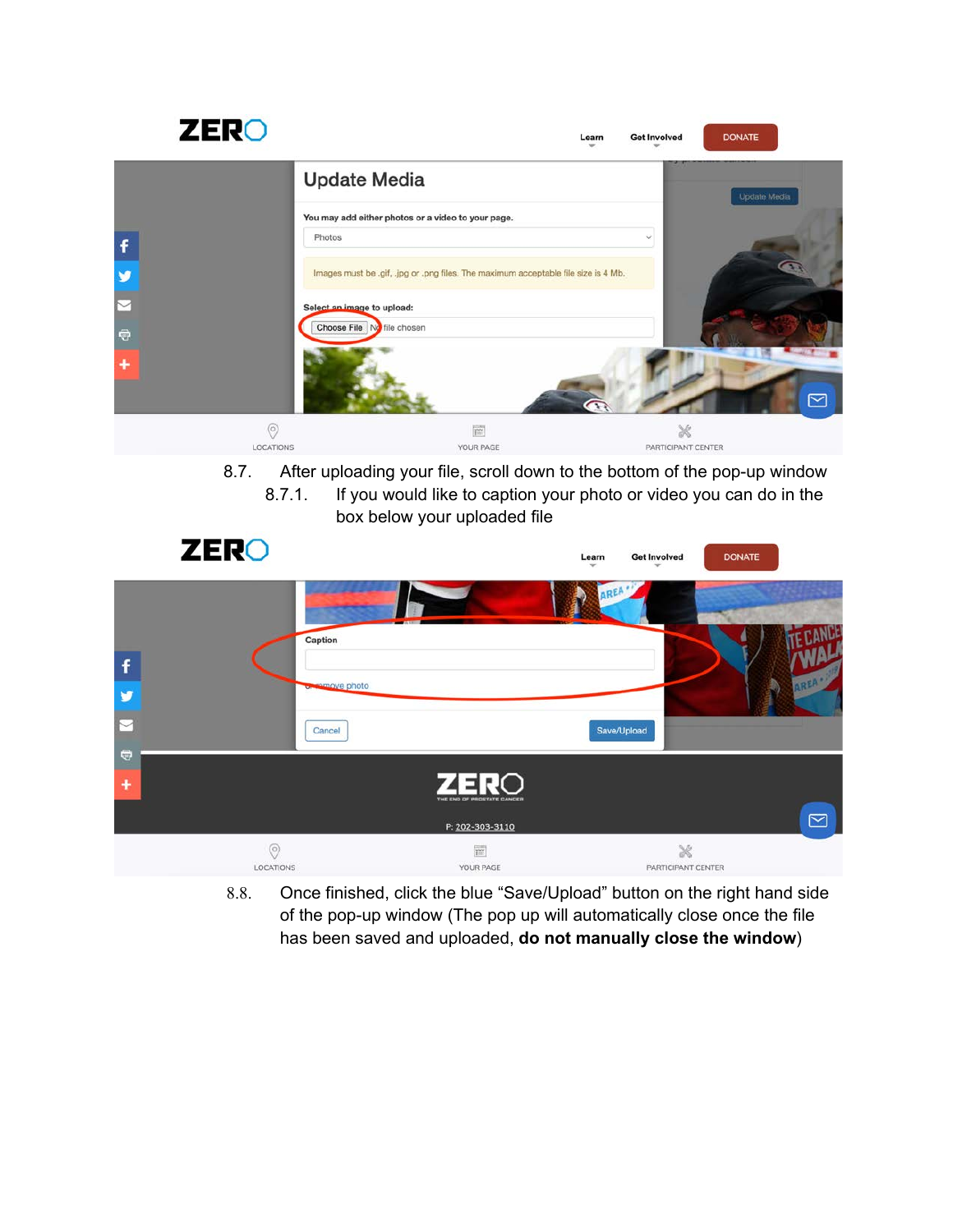|            | <b>ZERO</b>                              |                                                                     | Learn | <b>Get Involved</b>     | <b>DONATE</b>          |
|------------|------------------------------------------|---------------------------------------------------------------------|-------|-------------------------|------------------------|
|            |                                          |                                                                     |       |                         |                        |
| f          | Caption<br>or remove photo               |                                                                     |       |                         | <b>SREA</b>            |
| $\bigcirc$ | Cancel                                   |                                                                     |       | Save/Upload             |                        |
| ٠          |                                          | <b>ZERO</b><br>THE END OF HOOSTATE CANCER                           |       |                         |                        |
|            |                                          | P: 202-303-3110                                                     |       |                         | $\overline{\boxtimes}$ |
|            | $\odot$<br>LOCATIONS                     | T<br>YOUR PAGE                                                      |       | X<br>PARTICIPANT CENTER |                        |
| 9.         | 8.9.<br><b>Customizing Your Page URL</b> | Congratulations, your fundraising page's photo has been customized! |       |                         |                        |

9.1. Select the blue "URL Settings" button under the "Personal Page" section

| <b>ZERO</b>                         |                  | <b>Get Involved</b><br>Learn                                                                     | <b>DONATE</b>       |
|-------------------------------------|------------------|--------------------------------------------------------------------------------------------------|---------------------|
| Me                                  |                  |                                                                                                  |                     |
| <b>Your Fundraising Progress</b>    | <b>Edit Goal</b> | <b>Personal Page</b>                                                                             |                     |
|                                     |                  | Personal Page URL:                                                                               | <b>URL Settings</b> |
| \$0.00                              | \$0.00           | https://support.zerocancer.org/site/TR/RunWalk/RunWal<br>k22?px=1794571&pg=personal&fr_id=2543   |                     |
| <b>Badges</b>                       | Title            | Welcome to My Fundraising Page                                                                   | <b>Edit Content</b> |
| Badges are fun things you can earn. |                  |                                                                                                  |                     |
|                                     | Body             |                                                                                                  |                     |
| <b>Enter Offline Gifts</b>          | Add              | I'm participating in the 2022 ZERO Prostate Cancer<br>Run/Walk to support and celebrate the many |                     |
| No donations found.                 |                  | inspiring men nationwide who are fighting this                                                   |                     |
| $\circ$                             | 冒                |                                                                                                  | X                   |
| LOCATIONS                           | YOUR PAGE        |                                                                                                  | PARTICIPANT CENTER  |

- 9.2. Once selected a pop-up will appear labeled "URL Settings," using the text box next to the ZERO Run/Walk standard URL, type the URL extension you would like for your page
	- 9.2.1. A good idea is to choose your name or your teams name
		- 9.2.1.1. Remember not to include spaces or special characters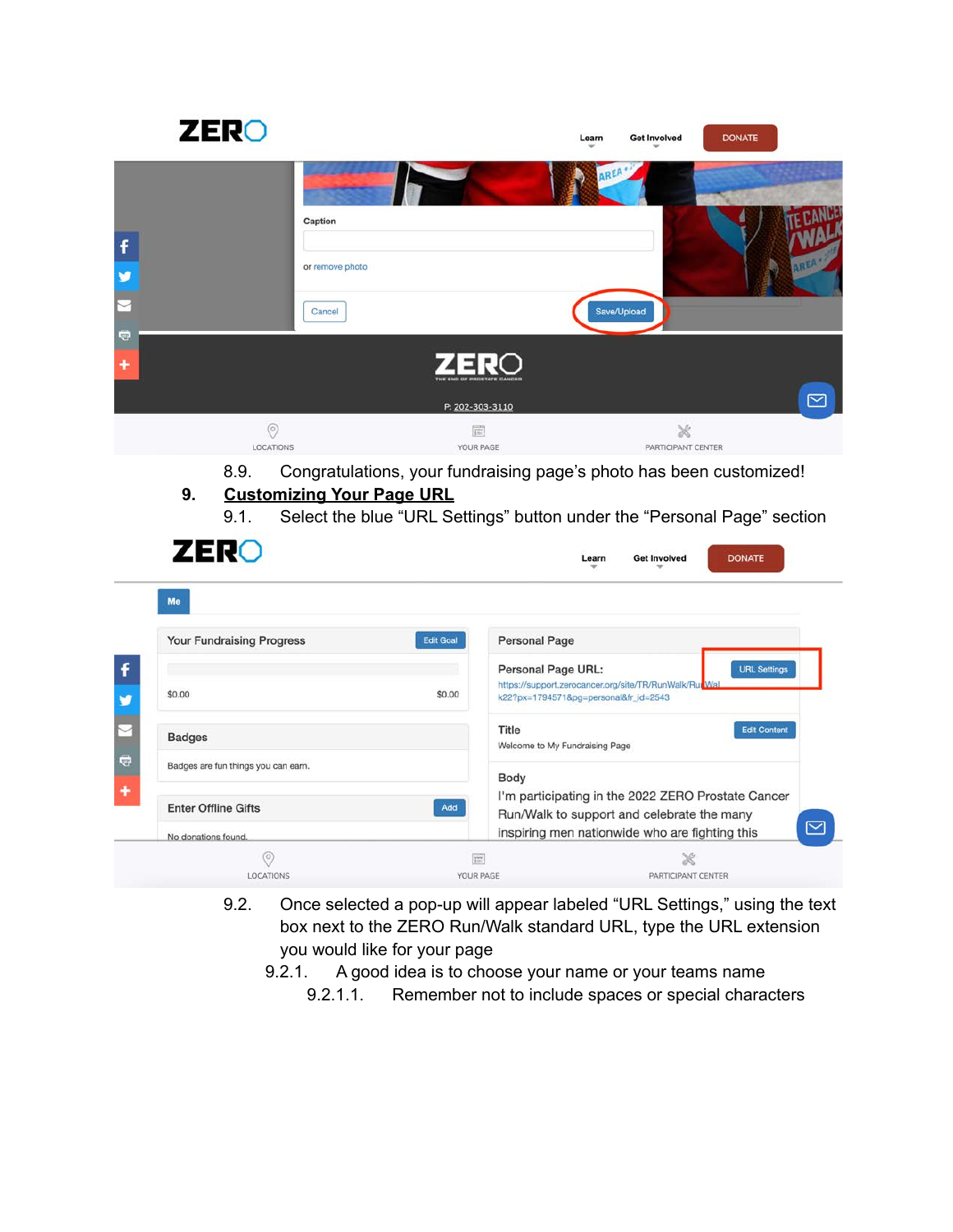# **ZERO**

| <b>Your Fundraising Progre</b> | <b>URL Settings</b>                                                                                                                                                                                                                                              |                                                                                     |
|--------------------------------|------------------------------------------------------------------------------------------------------------------------------------------------------------------------------------------------------------------------------------------------------------------|-------------------------------------------------------------------------------------|
| \$0.00                         | You can create a personalized Web address for your personal page to make it easier<br>for family and friends to find. The Web address can contain letters, numbers, '-'<br>(dashes), and ' ' (underscores). For example, entering 'John_Smith' will allow people | <b>URL</b> Settings<br><b>Walk/RunWal</b>                                           |
| <b>Badges</b>                  | to enter 'http://support.zerocancer.org/goto/John_Smith' to display your personal<br>page.                                                                                                                                                                       | Edit Content                                                                        |
| Badges are fun things you can  | http://support.zerocancer.org/goto                                                                                                                                                                                                                               |                                                                                     |
| <b>Enter Offline Gifts</b>     |                                                                                                                                                                                                                                                                  | <b>ERO Prostate Cancer</b><br>brate the many                                        |
| No donations found.            | Cancel                                                                                                                                                                                                                                                           | Save<br>are fighting this<br>⊠<br>awiui uisease. Fiease support me by making a tax- |
| $\circ$                        | 晋                                                                                                                                                                                                                                                                |                                                                                     |
| <b>LOCATIONS</b>               | YOUR PAGE                                                                                                                                                                                                                                                        | PARTICIPANT CENTER                                                                  |

9.3. Once finished, click the blue "Save" button in the bottom right corner of the pop-up (The pop up will automatically close once the URL has been saved, **do not manually close the window**)

Learn

Get Involved

**Get Involved** 

Learn

DONATE

**DONATE** 

## **ZERO**

| <b>URL Settings</b><br><b>Walk/RunWal</b><br>You can create a personalized Web address for your personal page to make it easier<br>\$0.00<br>for family and friends to find. The Web address can contain letters, numbers, '-'<br>(dashes), and '_' (underscores). For example, entering 'John_Smith' will allow people<br>to enter 'http://support.zerocancer.org/goto/John_Smith' to display your personal<br>Edit Content<br><b>Badges</b><br>page.<br>Badges are fun things you can<br>http://support.zerocancer.org/goto/<br><b>ERO Prostate Cancer</b><br><b>Enter Offline Gifts</b><br><b>brate the many</b><br><b>Save</b><br>Cancel<br>ire fighting this<br>No donations found. | <b>Your Fundraising Progre</b> | <b>URL Settings</b> |           |                    |
|------------------------------------------------------------------------------------------------------------------------------------------------------------------------------------------------------------------------------------------------------------------------------------------------------------------------------------------------------------------------------------------------------------------------------------------------------------------------------------------------------------------------------------------------------------------------------------------------------------------------------------------------------------------------------------------|--------------------------------|---------------------|-----------|--------------------|
|                                                                                                                                                                                                                                                                                                                                                                                                                                                                                                                                                                                                                                                                                          |                                |                     |           |                    |
|                                                                                                                                                                                                                                                                                                                                                                                                                                                                                                                                                                                                                                                                                          |                                |                     |           |                    |
|                                                                                                                                                                                                                                                                                                                                                                                                                                                                                                                                                                                                                                                                                          |                                |                     |           |                    |
|                                                                                                                                                                                                                                                                                                                                                                                                                                                                                                                                                                                                                                                                                          |                                |                     |           |                    |
| awiui uisease. Frease support me by making a tax-                                                                                                                                                                                                                                                                                                                                                                                                                                                                                                                                                                                                                                        |                                |                     |           |                    |
|                                                                                                                                                                                                                                                                                                                                                                                                                                                                                                                                                                                                                                                                                          | <b>LOCATIONS</b>               |                     | YOUR PAGE | PARTICIPANT CENTER |

- 9.4. Congratulations you have now customized your page's URL!
- 10. All changes can now be viewed on your personal page by clicking the "Your Page" button in the bottom center of your screen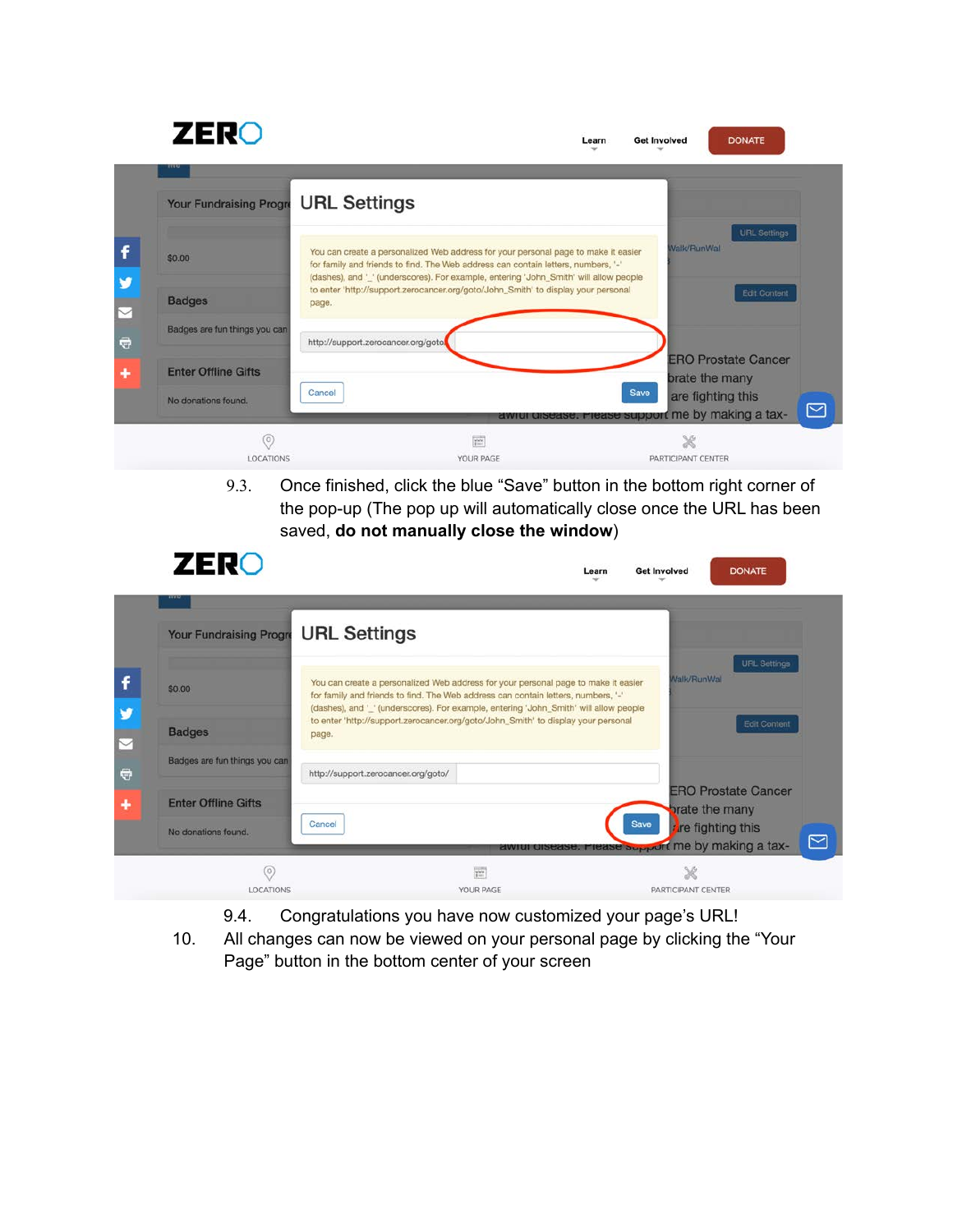

11. To change your team's fundraising page as a team captain you will still follow Steps 1-9, but first you need to toggle your screen from "Me" to "My Team" which can be found just above the "Your Fundraising Progress" section

| <b>ZERO</b>                                       | Learn                                                               | <b>DONATE</b><br><b>Get Involved</b>                                                                                                                     |
|---------------------------------------------------|---------------------------------------------------------------------|----------------------------------------------------------------------------------------------------------------------------------------------------------|
| My Team<br>Me<br><b>Your Fundraising Progress</b> | <b>Personal Page</b><br><b>Edit Goal</b>                            |                                                                                                                                                          |
| \$0.00                                            | Personal Page URL:<br>\$0.00<br>2?px=1794571&pg=personal&fr_id=2543 | <b>URL Settings</b><br>https://support.zerocancer.org/site/TR/RunWalk/RunWalk2                                                                           |
| <b>Badges</b>                                     | Title<br>Welcome to My Fundraising Page                             | <b>Edit Content</b>                                                                                                                                      |
| Badges are fun things you can earn.               | Body                                                                |                                                                                                                                                          |
| <b>Enter Offline Gifts</b>                        | Add                                                                 | I'm participating in the 2022 ZERO Prostate Cancer<br>Run/Walk to support and celebrate the many<br>inspiring men nationwide who are fighting this awful |
| (O)<br><b>LOCATIONS</b>                           | 圍<br>YOUR PAGE                                                      | X<br>PARTICIPANT CENTER                                                                                                                                  |

11.1. You will know you are on your team's settings once the "My Team" button is highlighted in blue like so: